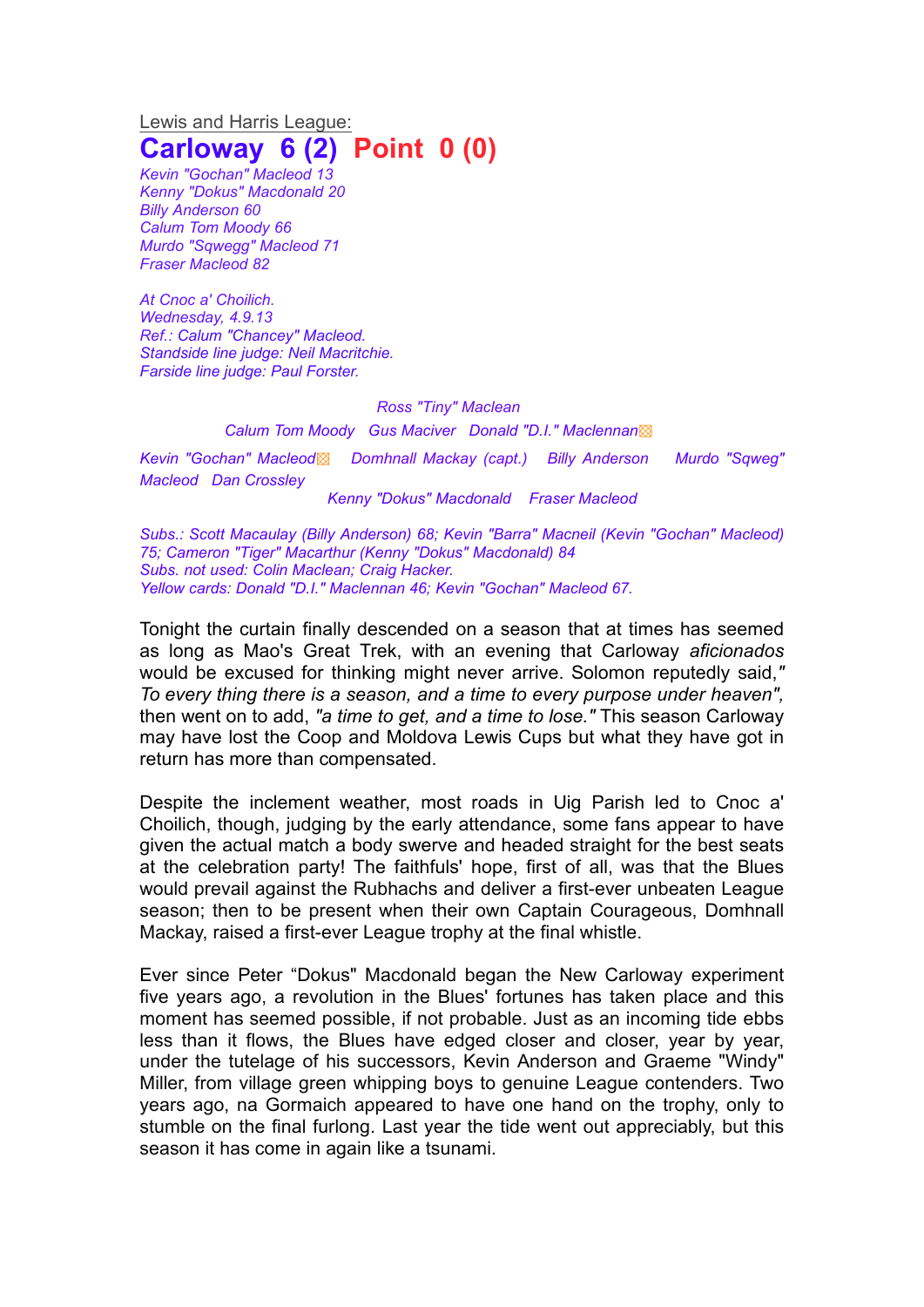A rampant Carloway reached 1st June before they tasted defeat (2-3 to Avoch at Culbokie in the HAC ), 8th July before they lost to an island side, 1-4 to Lochs in the EaF at Cnoc a' Choilich. Records have tumbled throughout the year: an entire season undefeated by any island side away from home; over a century of goals in a single season; a striker (Fraser Macleod) scoring more than 50 goals in a season, and also about to break Donald Macsween's 52-goal record in single seasons: '89 and '91); and so on.

So, to tonight's game; the problem was who to leave out for this evening's prospective lap of glory. David Beaton's broken fingers definitely ruled him out, so 14-year-old, Ross "Tiny" Maclean, continued behind the Great Wall of Moody-Maciver-Maclennan; Scott Macaulay's knee problems relegated him to the bullpen, beside the unlucky Kevin "Barra" Macneil, who made way for the three midfield stalwarts, Domhnall Mackay, Billy Anderson, and Murdo "Sqweg" Macleod, between irrepressible playmakers, Kevin "Gochan" Macleod and Dan Crossley, in a subtle mix of drive, creativity, and pace; Kenny "Dokus" Macdonald again partnered Blues' goal-getter, Fraser Macleod, up front.

Point had drawn the short straw, filling the unenviable role of opponents, and they had to do so, minus many regular stars, e.g. Daniel Maclennan (a candidate for best keeper on the island), Alasdair Gillies, and the unfortunate Andrew Murray, the last, out for the season; defensive "great", Iain Mackenzie, was on the bench.

Despite Willie Macaulay winning the toss and forcing Carloway to play towards Heather St. and into a gale-force west sou'westerly, the Blues set out their game-plan in unmistakable fashion: a high back-line pushed their flooded midfield, regularly augmented by a roving Moody, to operate around the centre, in turn compelling their Rubhach counterparts backwards and the Reds' defence to run the edge of their box. As a consequence, Khalil and Maclean were dragged deep to link with playmaker Macaulay and though they broke frequently, Maciver immediately led a swarm of Anderson, "Sqweg", and "D.I." to deny them room to manoeuvre, and lay off or surge.

On 8 minutes an Anderson corner on Wright's right saw "Fraz Mac" beat the keeper to the shoulder-high ball, 8 metres out by the near post, but a covering defender on the goal-line did well to block his glancing header upwards with his chest, then clear the danger as far as Borve. Five more minutes of pace and spread and the burden lightened significantly for na Gormaich: a saving Crossley tackle clawed the ball from a Point attacker on their right, outside the Carloway box. He tricked his way past two opponents down the left bye-line, turning inwards off the latter on the centre-line, then, from 40 metres, he out-de Boered with an exquisitely-angled right-foot golden diagonal that even Billy Anderson couldn't have outdone, to the feet of "Gochan", 10 metres into the right of the Rubhach half. He did a Dugarry trap and move, racing to the right corner of the box, checked inwards past one marker, then a second, then drove a fiery right-footer to the right of the helpless Wright from 16 metres (**1-0**). What was better, the pass or the finish? One for the scrapbook.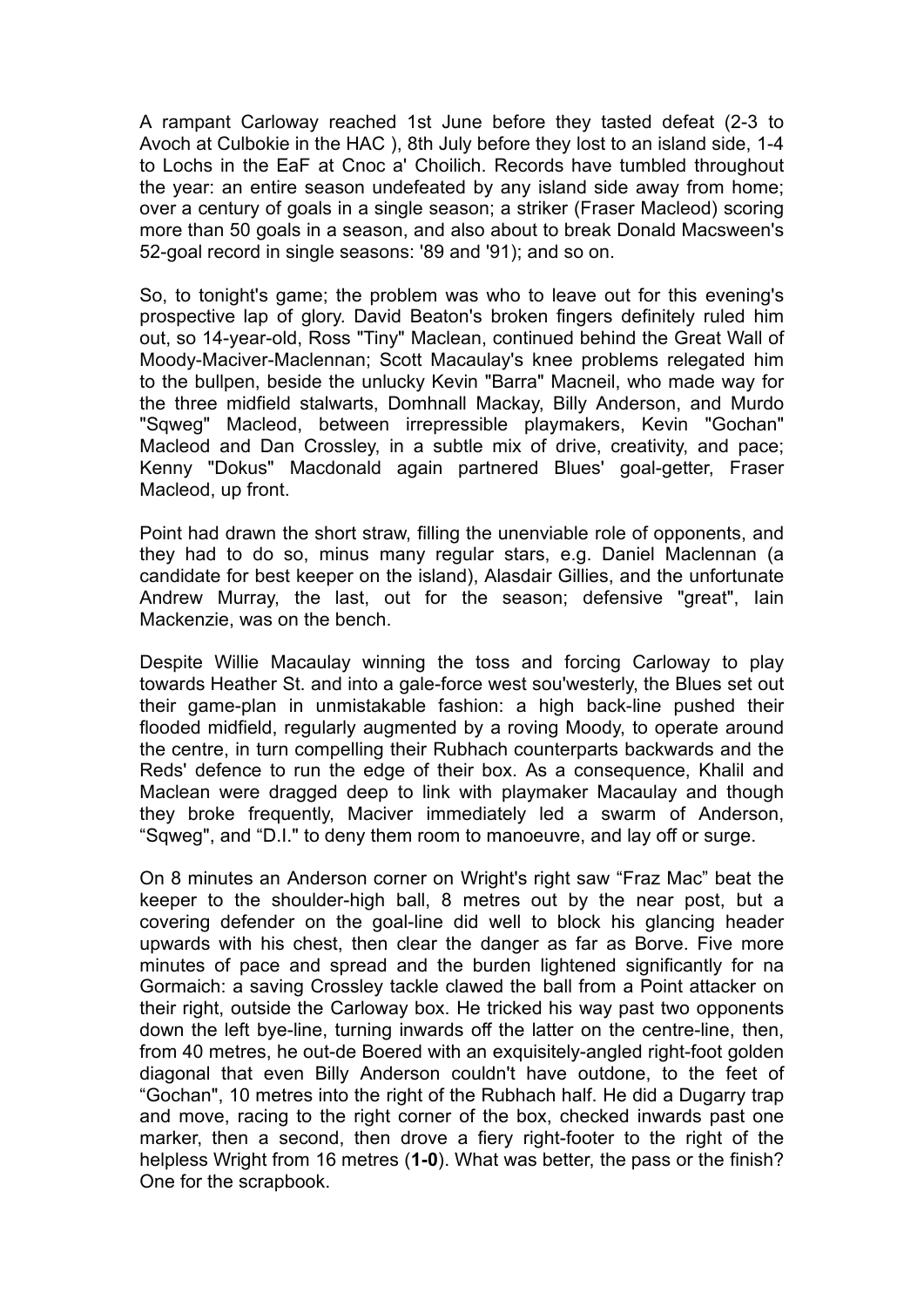As Point struggled to get a shape, Carloway's star rose. "Sqweg" was freed on the right and his high deep cross flew square to the far side of the box, where it was gathered by Anderson, but his early cut-back to Mackay on the edge of the box was fired a metre over the bar. Then Crossley, bursting onto the centre-line, once more released "Gochan" on a perfect right diagonal. Again he made the right of the box and his early square inwards found "Fraz Mac" clear but Wright was out like a flash to read his right-foot sweep to his right and his brilliant block shot off for a corner.

Pace, spread, and the early ball paid off again in 20 minutes. "D.I." broke out of defence on the right touch-line and played directly forward to Macleod. He in turn switched it on rapidly to "Gochan" who squared 10 metres from the bye-line for the approaching "Dokus" to side-foot past the helpless keeper directly in front of goal (**2-0**).

The Blues' dominant episode ended in 25 minutes when "Fraz Mac" won the ball on the left centre-line, then raced forward to the Point box, checked, then sent a long diagonal into "Gochan" running leftwards off his marker towards the 6-metre box; he slipped the ball neatly to Wright's left, but just outside the post. The game tempo now appreciably slowed, as na Gormaich moved from the Eredivision to La Liga, and their endless passing movements in the centre gradually drew the Rubhachs forward.

The contest evened, though Point still found it difficult to threaten. On 28 minutes a Macaulay free-kick from 30 metres utilized the wind but went straight to Maclean. Generally, main thrusts involved the speculative splitter for Khalil, but he was isolated and outnumbered; a Maciver bone-cruncher on 35 minutes hardly helped him, either. On the half-hour a saving tackle by Mackay on Maciver on the edge of the box denied Point their first real chance, before "Dokus" was freed on the left, cut in and shot low from 16 metres; Wright blocked to his right, the ball spun out to the arriving Mackay on 16 metres, but he in turn was blocked leftwards for a corner.

In 40 minutes another electric run by Crossley, in trademark style, winning the ball outside his own area with a sliding tackle, then charging forward though the centre like Usain Bolt, carried him past midfielder and defender, but his strike from 16 metres was expertly handled by Wright to his right.

## **Half-Time: Carloway 2 Point 0**

Over the half-time oranges the Blues must have been reasonably satisfied with a competent first-half performance. A killer third goal did elude them, but their opponents had rarely threatened, having been denied opportunities to impose a shape/a tempo to their approach, and as a result had been kept far from the untried "Tiny" for most of the half. Granted, the La Liga pattern to Carloway tactics in the last quarter-hour had aroused some groans from a crowd that had swelled considerably as the weather improved, but, understandably, rapid pace and spread cannot be maintained constantly by any amateur outfit; batteries have to be re-charged.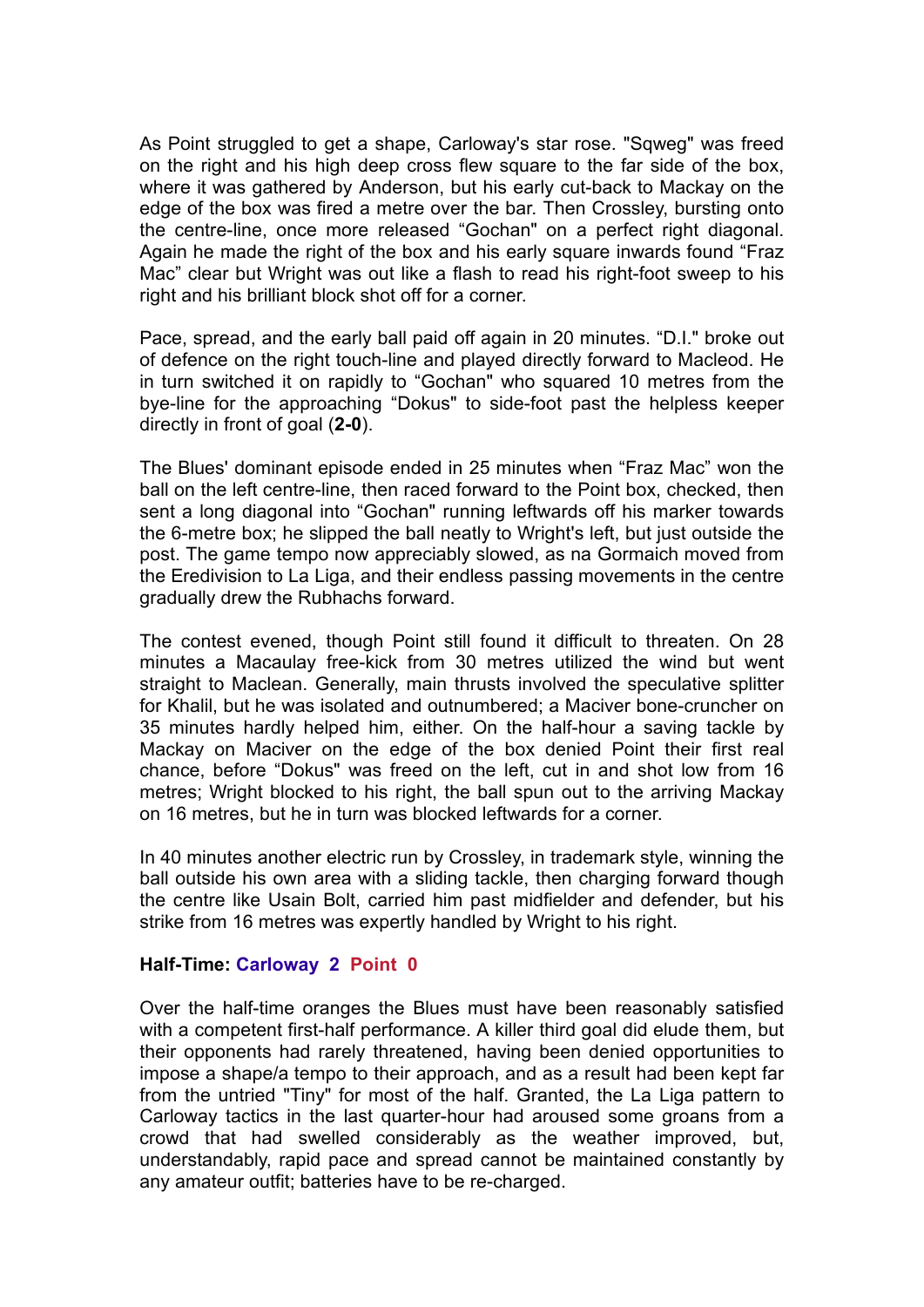The "*look*" of the game continued unaltered. In 50 minutes "Gochan" just failed to connect, 10 metres out, with a deep "Dokus" cross from Wright's right, 20 metres from the goal-line; Macleod did gather on Carloway's right and his swift return saw Anderson fire over from 16 metres. Two minutes later and an apprehensive shudder went through those present, as a disputed free-kick on the right edge of the Blues' box led to Macaulay striking the wall. This caused a sudden urgency to return to na Gormaich's play: perhaps, a realization that this game wasn't over yet! A quick goal for the Rubhachs, and who knows what might happen next!

In 54 minutes "Fraz Mac" broke at speed down the left and his high deep cross picked out "Gochan" perfectly, coming into the box on the right, but his drive was blocked and "Sqweg", steaming in from midfield, hit Skylab with a rocket straight up from 20 metres.

On the hour, however, the canaries finally started singing for na Gormaich and an enormous weight fell from the shoulders of all in Uig Parish. "Gochan" was sent though on the right, and his chip from the edge of the box, saw Anderson come in, 14 metres from the far post, to out-jump his marker and send the ball across Wright and inside the far post (**3-0**).

At this, a shadow seemed to fall across the Reds also, and they gradually faded from the game, certainly from the opposition half. In 66 minutes a searching Macleod cross, from the left touch-line, 8 metres from the bye-line, found Moody racing in unmarked by the far post to head strongly past the helpless keeper (**4-0**).

Though the Rubhachs still sought to hold the line and competed hard in midfield, they were now dangerously losing shape and focus. In 71 minutes "Sqweg" was freed on the left touch-line, midway within the Point half, and his high swirling cross was caught nastily by the wind to deceive Wright and lift high away from him and into the net by the far post (**5-0**).

Two minutes later Dan Crossley attempted to outdo his stunner at Ness by setting off on another mesmerizing run on the left, unexpectedly checking inwards from the touch-line 30 metres from goal, and whipping round in the centre to crack a right-foot whiplash thundering upwards off the top of the bar.

In 82 minutes the entertainment effectively concluded when "Sqweg" found Crossley on the left touch-line, 24 metres from the bye-line. Crossley glanced up, then delivered an immediate pin-point cross into the box for "Fraz Mac" to run in leftwards off his marker, and establish a new goal-scoring record with a crashing header to Wright's right from 12 metres (**6-0**).

## **Full-Time: Carloway 6 Point 0**

So Carloway finally closed their account, ultimately in fitting style, with several of their most dependable performers registering on the score-sheet. Appropriately, it was goal-hero Fraser Macleod, whose scoring prowess has transformed the Blues in the last third of the park, who registered the final